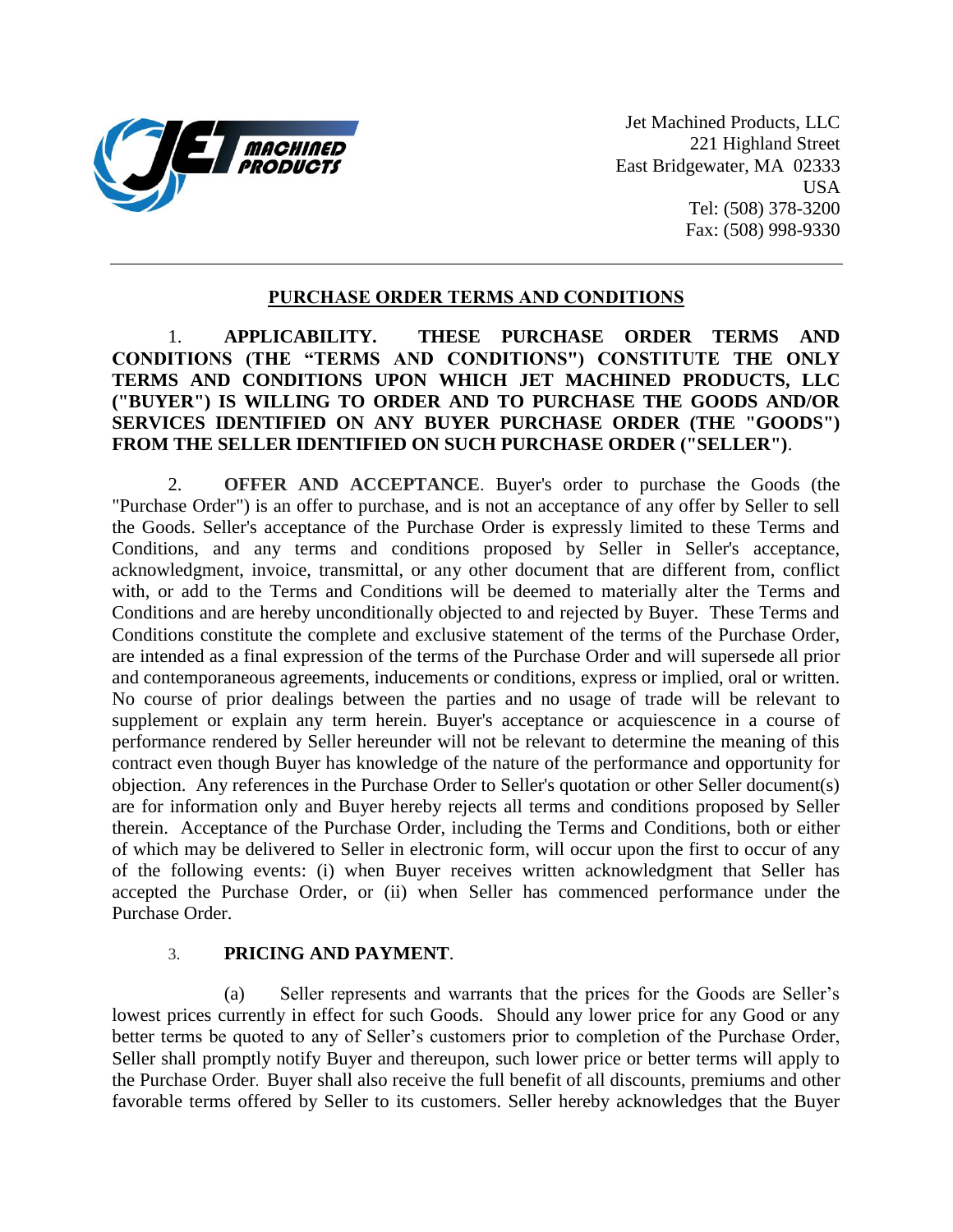does not make any guarantees regarding a specific quantity or minimum dollar volume of sales and that the pricing of the Goods is not dependent upon any specific volume of sales. Prices charged for Goods listed on the Purchase Order are not subject to increase, including specifically any increase based upon currency fluctuations, changes in raw material or component pricing, labor or overhead, unless specifically agreed to by Buyer in writing.

(b) The prices for the Goods include all federal, state and local taxes from which Seller cannot obtain exemption. The amounts of any such taxes shall be shown separately on Seller's invoice. The Goods will be supplied at the prices set forth in the Purchase Order and in no instance will Buyer be liable to Seller in excess of such prices, less any applicable discounts and/or other deductions, and no interest or other charge will be recognized or paid by Buyer upon the Purchase Order or resulting invoice, whether claimed by reason of late payment or otherwise.

(c) Buyer shall not be responsible for any charges relating to the transportation, boxing, crating or other packaging of the Goods or any labor related thereto except to the extent set forth in the Purchase Order.

(d) Buyer's obligation to pay the prices set forth in the Purchase Order will be subject to any abatement, reduction, setoff, defense, counterclaim, or recoupment by Buyer for any reason whatsoever.

(e) Seller will invoice Buyer for Goods when shipped in a form acceptable to Buyer. Buyer's standard payment terms are net 60 days after delivery, unless otherwise specified on the face of the Purchase Order. Payment will not constitute acceptance of any defective or non-conforming Goods. Seller agrees that all its accounts with Buyer will be administered on a net settlement basis and that Buyer may set off debits and credits, including Buyer's attorney fees and costs of enforcement, against any of Seller's accounts regardless of basis for such debits and credits and without advance notice. In this Section, "Buyer" includes Buyer's parent, subsidiaries and affiliates, and "Seller" includes Seller's parent, subsidiaries and affiliates.

4. **MODIFICATIONS.** Buyer may at any time, by giving written notice to Seller, modify the Purchase Order specifications, designs, drawings, packaging, methods of shipment, quantities, place of delivery, or delivery schedules. If any such modification causes an increase or decrease in the cost of or the time required for Seller's performance, an equitable adjustment may be made in the price or delivery schedule, or both, provided Buyer agrees to such adjustment by written approval given within ten (10) business days from the date Buyer receives Seller's request therefor and any additional documentation that Buyer may request. Nothing contained in this Section will relieve Seller from proceeding without delay to perform the Purchase Order as modified.

5. **OBSOLETE PRODUCTS.** Seller acknowledges that Buyer designs and sells products to end-users which incorporate or otherwise use the Goods, and that alteration, modification or discontinuation of any Goods without adequate notice may cause undue harm to Buyer. As such, Seller shall provide Buyer not less than twelve (12) months written notice of its intent to modify, alter or discontinue production or sale of any of the Goods sold to Buyer within the prior five (5) year period. In the event Buyer so requests, Seller will continue to make such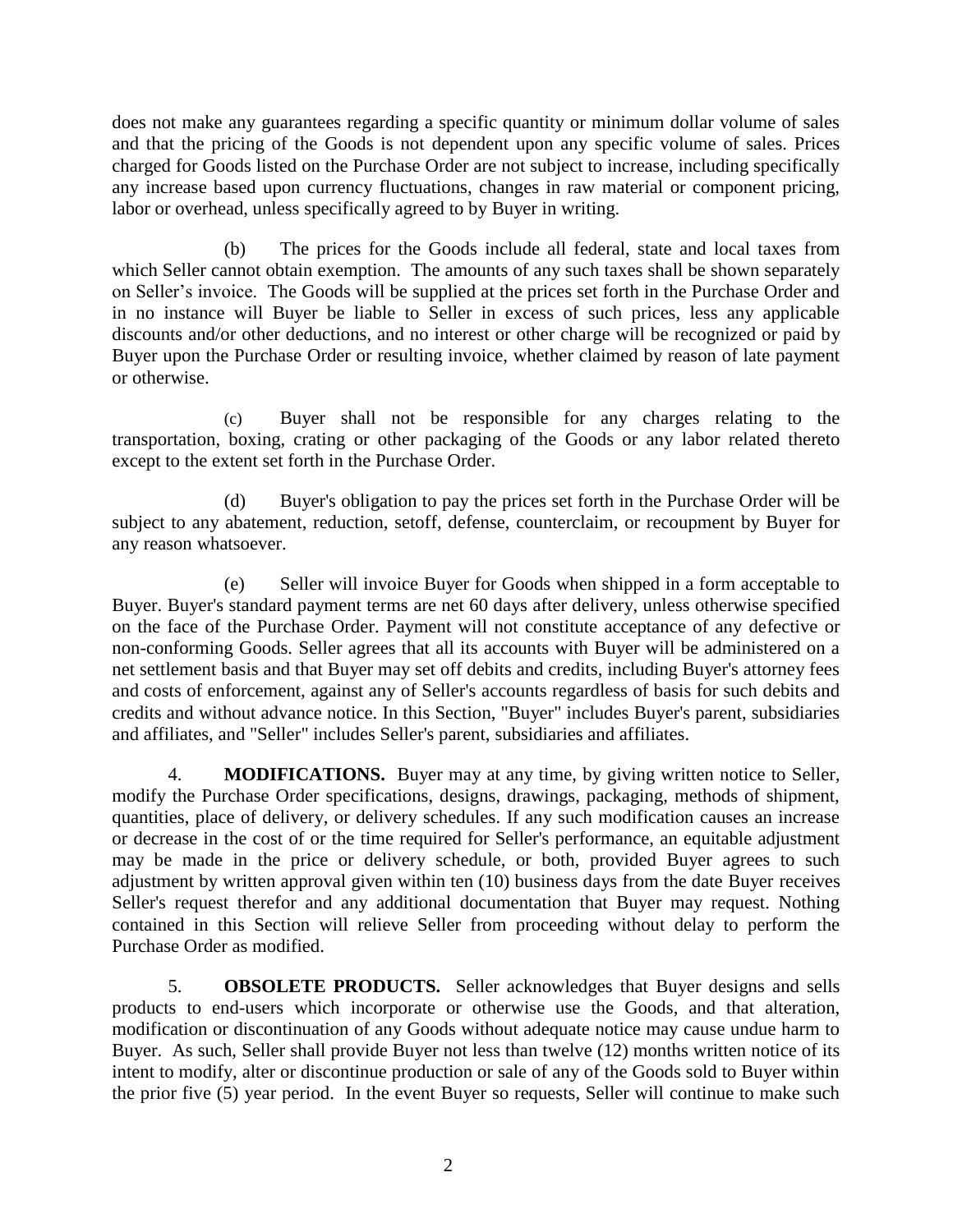modified, altered or discontinued Goods available in the form prior to such modification, alteration or discontinuation, for an additional period of one (1) calendar year, and shall provide Buyer with an appropriate recommendation to substitute for the Goods.

## 6. **INSPECTIONS**.

(a) Buyer and Buyer's customer or customer's representative may inspect and/or test the Goods, materials and any property belonging to Buyer (or its customers) under the control of Seller (or its sub-suppliers) at any time at its own expense and Seller, at no charge, will make its premises available (and will use its best efforts to procure that its sub-suppliers will make available their respective premises) for this purpose and provide any necessary assistance to make the procedures safe and convenient. No inspections and/or tests by Buyer will relieve Seller of its obligations to inspect and test the Goods and Seller acknowledges that any inspection by Buyer whether during manufacture, prior to delivery or within a reasonable period after delivery, shall not constitute acceptance of any work-in-progress or finished Goods. In addition to any other remedies it may have, if Buyer finds any Goods to be defective or not in conformity with its specifications or requirements, it may, in its sole discretion, return them to Seller for a refund of the purchase price, require Seller to repair or replace them, or rework or repair them itself or through third parties, all at Seller's sole expense and Seller will reimburse Buyer for all costs incurred by Buyer as a result of any defective or non-conforming Goods.

(b) Unless otherwise directed by Buyer in writing, any Goods determined to be nonconforming by Seller (or its suppliers) or rejected by Buyer (or its customer) as nonconforming, will be rendered unusable. Seller will not sell, and will procure that nonconforming Goods are not sold in the aftermarket as replacement or service assemblies or parts. Seller has, or will institute immediately, appropriate internal controls, as well as audit/review arrangements with its suppliers, to ensure compliance with the requirements of this Section. Seller shall defend, indemnify and hold Buyer harmless from and against any liability claims, demands or expenses (including attorney's or other professional fees) arising from or relating to Seller's noncompliance with the requirements of this Section.

(c) Buyer shall have the right to enter Seller's facility during normal business hours or, in the event of a Seller shutdown, at reasonable times, to inspect the facility, Goods, materials and any property of Buyer covered by each Purchase Order and, without the necessity of a court order, may enter upon Seller's property and remove property belonging to Buyer or any customer of Buyer, including, without limitation, Tooling and other goods, inventory or Seller's property that has been or is agreed to be sold to Buyer under the Purchase Order.

7. **WARRANTY**. Seller warrants that the Goods (a) will conform to applicable specifications, instructions, agreed upon measurement and layout criteria, drawings, data, and samples, (b) will be merchantable, (c) will be of good material and workmanship and free from defects, (d) will be fit and sufficient for the purposes intended, (e) will be free from all liens and encumbrances, (f) will comply will all applicable federal, state and local laws, regulations and ordinances, and (g) will not infringe upon any patent, trademark, copyright, trade secret, or other intellectual property right of any other party. The warranty period is the longest of (i) the warranty period offered by Buyer or Buyer's customer to end-users for Goods installed on or as part of other products, or (ii) the warranty period provided by applicable law. Seller further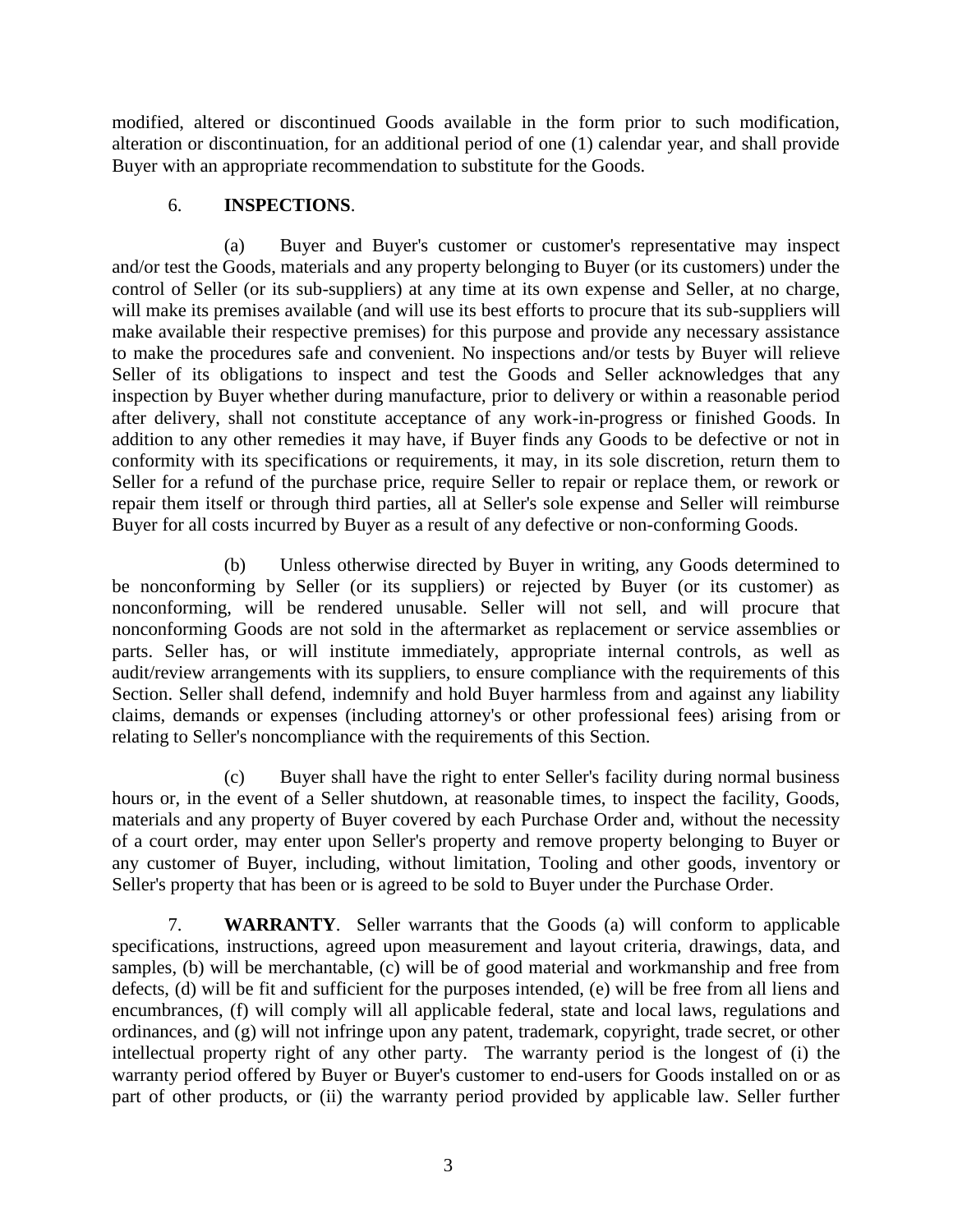warrants that the Goods will comply with all government requirements of the countries in which the Goods or the products into which the Goods are to be installed are to be sold. These warranties are in addition to all other warranties, express or implied, and survive acceptance of and payment for the Goods by Buyer, its successors, assigns, customers, and users of its products. The warranties of Seller will not be excluded or limited in any manner whatsoever unless expressly authorized in writing by the President of Buyer. Buyer's approval of any design, drawing, material, process or specifications will not relieve the Seller of these warranties.

8. **COMPLIANCE WITH APPLICABLE LAWS AND REGULATIONS.** Seller warrants that it will comply with all applicable laws, regulations, ordinances and orders in performing this Order and will furnish Buyer and its designees with such certificates or reports of legal compliance as Buyer may request from time to time. All purchased materials used in part manufacture shall satisfy current governmental and safety constraints on restricted, toxic, and hazardous materials, as well as environmental, electrical, and electromagnetic considerations applicable to the country of manufacture, transit and sale.

9. **HAZARDOUS SUBSTANCES.** Seller will properly classify, describe, package, mark, label and provide Material Safety Data Sheets for the Goods and pack and ship them in compliance with any applicable laws regulations, ordinances and orders relating to the packaging and shipment of hazardous materials. Seller warrants that all Goods which constitute or are comprised in whole or in part of chemical substances, shall not be, at the time of sale and the Buyer's receipt, listed on the then current list of chemical substances published by the Administrator of the Environmental Protection Agency pursuant to Section 8 of the Toxic Substances Control Act, and that Material Safety Data Sheets shall be supplied in compliance with applicable laws.

10. **PACKING AND SHIPMENT**: Seller will pack and ship the Goods in accordance with the Buyer's instructions on the Purchase Order, furnish all shipping documents required by Buyer and plainly mark Buyer's name and the Purchase Order number on all packages and documents. Unless otherwise stated in the Purchase Order, Seller will bear all costs of delivering the Goods, including shipping and insurance charges, duties, taxes and other charges. Unless otherwise agreed upon the standard shipping terms are DDP (Delivered Duty Paid). Buyer's count or weight will be final and conclusive for all shipments. Seller will ensure that any third parties who supply packaging for the Goods agree to comply with Buyer's standards. Seller will reimburse Buyer for all expenses incurred by Buyer as a result of improper packing, marking, routing, or shipping. Seller will not charge separately for packing, marking, or shipping, or for materials used therein unless Buyer specifies in writing that Buyer will reimburse Seller for such charges. Seller shall pay any costs incurred by Buyer, including costs charged by Buyer's customers as a result of Seller's failure to comply with shipping or delivery requirements. If Seller's acts or omissions result in Seller's failure to meet Buyer's delivery requirements and Buyer requires a more expeditious method of transportation for the Goods than the transportation method originally specified by Buyer, then at Buyer's option Seller will (i) promptly reimburse Buyer the difference in cost between the more expeditious method and the original method, (ii) allow Buyer to reduce its payment of Seller's invoice by such difference, or (iii) ship the Goods as expeditiously as possible at Seller's expense and invoice Buyer for the amount which Buyer would have paid for normal shipment.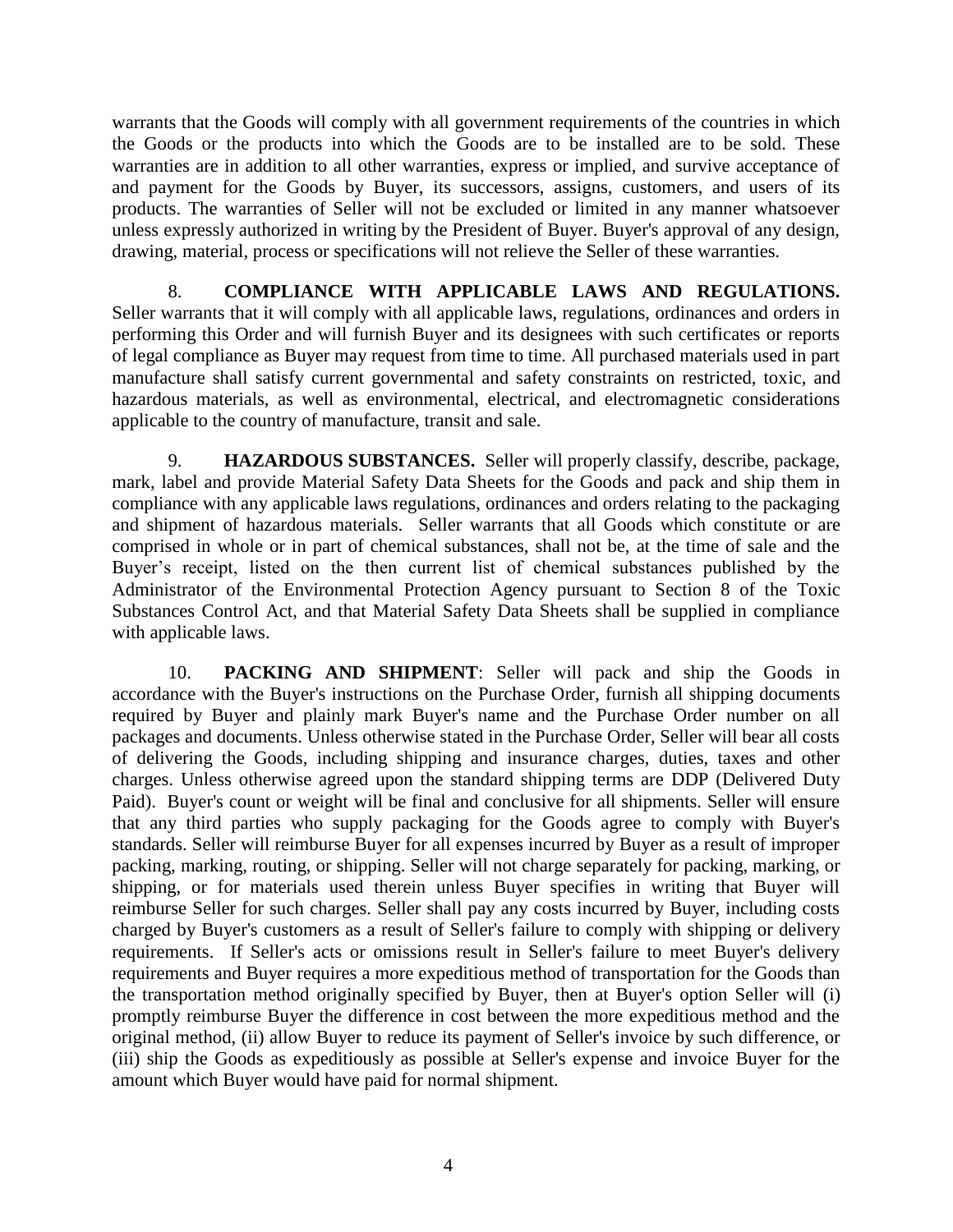11. **DELAYS, FAILURE TO DELIVER.** Time and quantity are of the essence in Seller's performance of a Purchase Order. Seller will deliver all Goods in accordance with Buyer's instructions about volume, mix and 100% on time delivery. Seller shall provide appropriate planning information to demonstrate capability to provide 100% on time delivery at Buyer's request. If any Goods are delivered in excess of volumes ordered or in advance of schedule, Buyer may return them at Seller's expense or retain them and invoice Seller for any resulting handling and storage costs. Buyer will not process invoices for Goods shipped in advance of schedule until the scheduled delivery date. Buyer may change scheduled deliveries at any time by written notice to Seller and will reimburse Seller for reasonable, documented incremental costs incurred by Seller due to such changes. If Seller fails to deliver any shipment of Goods in accordance with Buyer's instructions, Buyer may cancel the Purchase Order and/or purchase substitute goods, in which event, Seller shall reimburse Buyer for its costs in procuring the substitute goods. Seller is responsible for excess costs associated with late delivery. This shall include (but will not be limited to) expedited freight, loss of production, and excess costs charged to Buyer by its customer due to late delivery. Notwithstanding any agreement concerning payment of freight expenses, delivery shall not have occurred and the risk of loss shall not have shifted to Buyer until the Goods have been delivered to Buyer's facility and have been accepted at that facility.

#### 12. **TOOLING AND DRAWINGS**.

(a) Unless otherwise agreed upon in writing by Buyer, Seller at its own expense will furnish, keep in good condition, and replace when necessary all tools, jigs, dies, gauges, fixtures, and molds ("Tools") necessary for the production of the Goods. At Buyer's request a complete set of Tool drawings will be made available to Buyer. Seller will insure the Tools and other Seller property for the replacement value thereof for all risks of physical loss, including theft, and provide proof of such insurance to Buyer at Buyer's request. Seller waives all subrogation rights against Buyer with respect to any of Seller's property on Buyer's premises or elsewhere. Seller grants Buyer an irrevocable option to take possession of and title to the Tools upon payment to Seller of the book value thereof less any amount that Buyer has previously paid to Seller for the cost of such Tools; provided, however, that this option will not apply if such Tools are used to produce goods that are the standard stock of Seller or if a substantial quantity of like goods are being sold by Seller to others. All Tools furnished by Buyer, either directly or indirectly to Seller to perform the Purchase Order, or for which Seller has been reimbursed by Buyer, will be and remain the property of Buyer and Seller shall not cause or permit any lien to attach to any such Tools. All Tools owned by Buyer must be identified by the part number and marked "Property of Jet Machined Products" or a Buyer-designated customer. At Buyer's request, such property shall be immediately released to Buyer or delivered to Buyer by Seller F.O.B. to the destination designated by Buyer, properly packed and marked in accordance with the requirements of the carrier selected by Buyer to transport such property.

(b) Any documents, including drawings and specifications, produced or acquired by Seller under the Purchase Order will belong to Buyer without any restrictions on Buyer's use, including reproduction, modification, disclosure, or distribution of the documents or the information contained therein.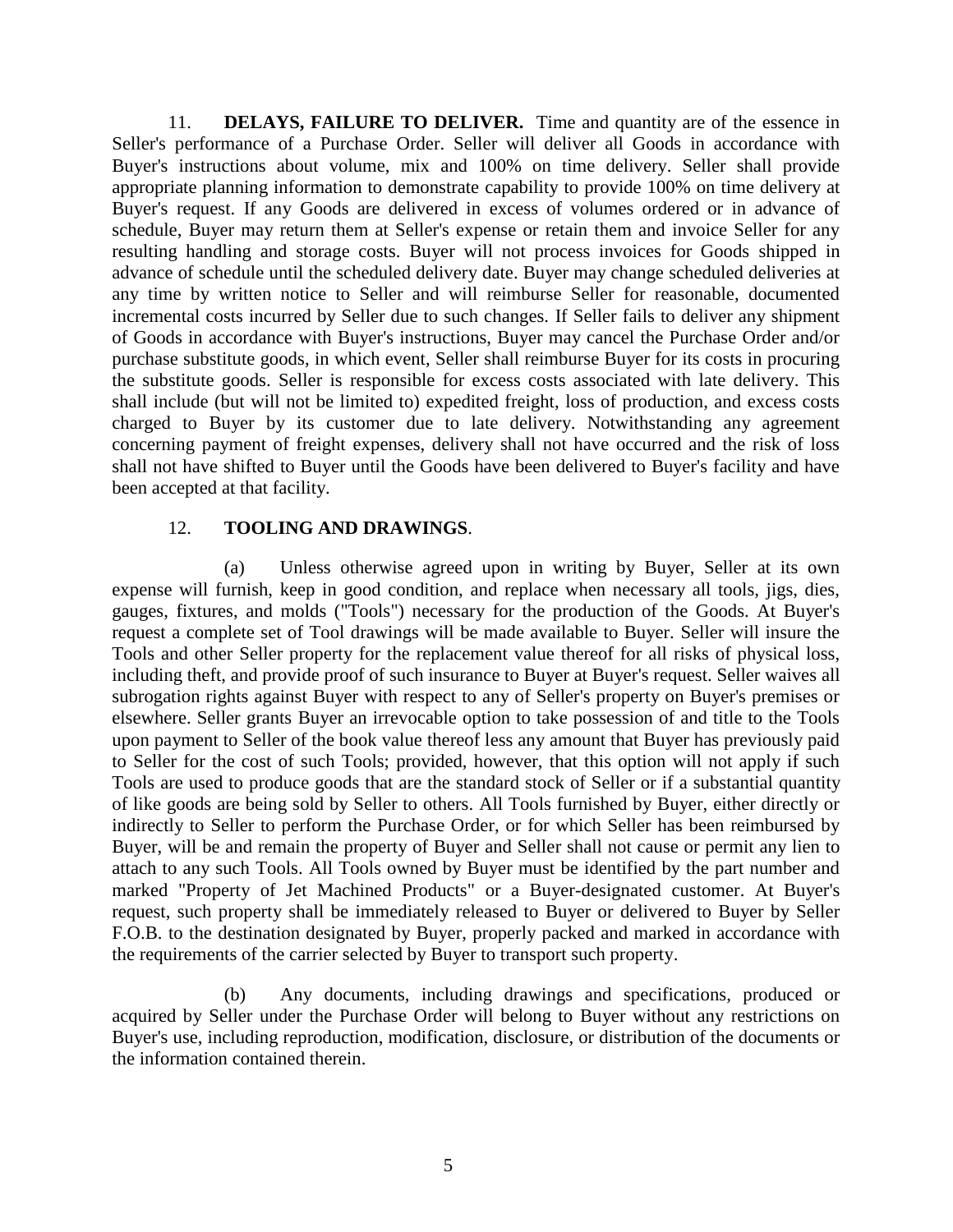(c) All drawings, know-how, and Confidential Information supplied to Seller by Buyer and all rights therein will remain the property of Buyer and will be kept confidential by Seller. Seller is licensed to use Buyer's drawings, know-how, and Confidential Information only for the purpose of fulfilling its obligations under the Purchase Order. In addition to the obligations set forth in the Terms and Conditions, Seller will not disclose such drawings to third parties unless this is required for Seller to fulfill its duties under the Purchase Order. Seller will inform Buyer in writing of any third parties to whom Seller subcontracts any of the work required under the Purchase Order specifying in detail the work that had been subcontracted to such third party. Seller will ensure that any third party to whom Seller subcontracts any of the work hereunder is bound by all the Terms and Conditions relating to such work to which Seller is bound under the Purchase Order. Seller will nevertheless remain liable under the Terms and Conditions for all work performed by any subcontractor as if it had been performed by Seller even if Buyer has consented to such subcontracting.

(d) To the extent a Purchase Order that includes services or consulting services, Seller hereby assigns to Buyer, without further compensation, all rights, title and interest in and to any and all ideas, inventions, improvements, materials, copyrightable material, drawings, documents or the like, conceived or made by Seller as a result of or relating to work done or services performed for Buyer pursuant to the Purchase Order. Such assignment includes all proprietary rights appurtenant thereto, and Seller will execute any documents necessary to confirm such assignment.

# 13. **TERMINATION; DEFAULT**.

(a) Buyer may terminate performance of the work under the Purchase Order, in whole or in part, for any reason or no reason, by written notice to Seller, without incurring any liability to Seller other than as specifically set forth in this Section. Upon receipt of such notice, Seller will immediately discontinue all work and the placing of all orders for material, facilities, and supplies pursuant to the Purchase Order. Upon termination by Buyer under this Section, Buyer will negotiate payment to Seller based on Seller's non-recoverable, reasonable, and actual documented costs and expenses; in no case, however, will payments made under this Section exceed the aggregate price specified in the Purchase Order, less payments otherwise made or to be made. Nothing contained in this Section will be construed to limit or affect any rights or remedies that Buyer may have against Seller.

(b) If Seller's financial condition is found to be or becomes unsatisfactory to Buyer during the term of the Purchase Order, Buyer reserves the right, without incurring any liability to Seller, to cancel the Purchase Order by written notice and receive a refund of any deposits, down payments, or other advance payment (except for Goods or services already delivered). Buyer also reserves the right similarly to terminate all other contracts covering purchases by Buyer of Seller's products or services whether or not Seller may otherwise be in default, and no rights will accrue to Seller against Buyer on account of such termination. The foregoing rights of Buyer are in addition to, and not in lieu of, any rights Buyer may possess under §2-609 of the Uniform Commercial Code.

(c) If Seller fails to perform as specified in the Purchase Order or breaches any of the Terms and Conditions, Buyer reserves the right, without incurring any liability to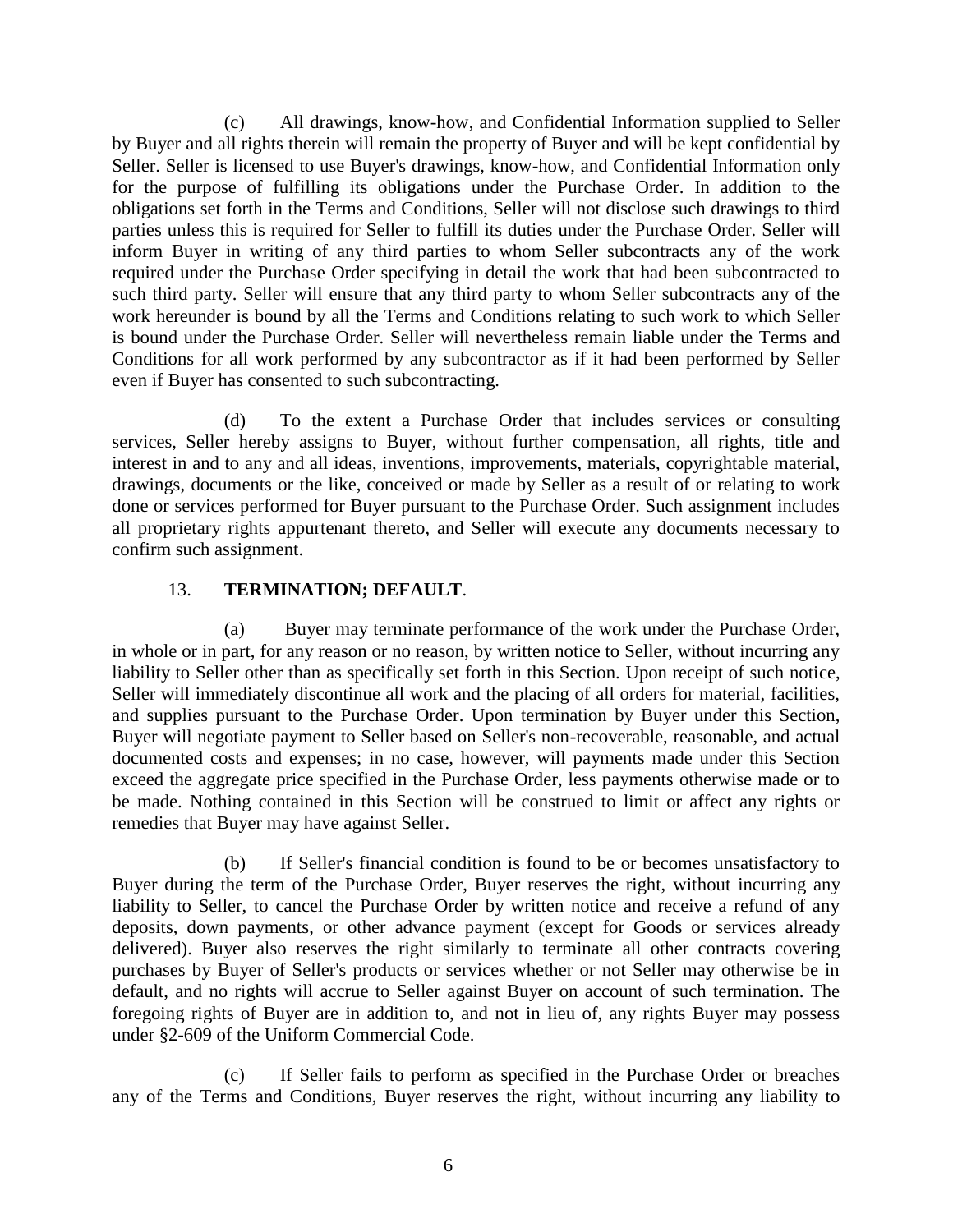Seller, and upon giving Seller written notice, to: (i) cancel the Purchase Order in whole or part, and Seller will be liable to Buyer for all damages, losses, and liability incurred by Buyer directly or resulting from Seller's breach; (ii) obtain the Goods ordered herein from another source, with any excess cost resulting therefrom chargeable to Seller; (iii) setoff or reduce all claims for money due or to become due from Buyer to Seller to the extent Buyer is damaged by Seller's failure to perform; or (iv) repair any defective merchandise and charge the Seller for the expense involved when, in Buyer's opinion, the cost to the Seller would be less than replacement. The remedies herein provided will be cumulative and in addition to any other remedies provided at law or in equity. Buyer's failure to insist on performance of any of the Terms and Conditions or to exercise any right or privilege, or Buyer's waiver of any breach hereunder, will not be treated as a future waiver of any provision of the Terms and Conditions, whether of the same or similar type.

(d) If a Purchase Order is for a fixed duration, as specified on the face of said Purchase Order, Seller shall have no right to terminate said Purchase Order. For Purchase Orders of indefinite duration, Seller may terminate such Purchase Order on no less than twelve (12) months written notice provided to the Buyer.

(e) Buyer will have the right to suspend shipments from Seller hereunder and refuse to accept delivery of the Goods, without incurring any liability to Seller, in the event of war, riot, flood, acts of God, terrorist acts, fire, court order, strike, work stoppage, act of governmental authority, or other causes beyond Buyer's control.

(f) The rights and remedies of the Buyer shall be cumulative and in addition to any other rights or remedies provided by law or equity. Any attempt by Seller to limit its warranties or Buyer's remedies or the amount and types of damages that Buyer may seek shall be null and void. Seller acknowledges and agrees that money damages would not be a sufficient remedy for any actual, anticipatory or threatened breach of any Purchase Order by Seller with respect to its delivery of Goods to Buyer and that, in addition to all other rights and remedies which Buyer may have, Buyer shall be entitled to specific performance and temporary, preliminary and permanent injunctive or other equitable relief as a remedy for any such breach, without proof of actual damages and without bond or other security being required. In no event shall Buyer be liable to Seller for any lost profits, lost revenue, lost production or for any incidental, consequential, special, and exemplary or punitive damages, even if Buyer has been advised of the possibility of the same.

## 14. **INDEMNIFICATION**.

(a) Except to the extent that any injury or damage is due solely to Buyer's gross negligence, Seller agrees to indemnify and hold harmless Buyer, its successors, assigns, customers, and users of its products against all claims, suits at law or in equity, recall campaigns or other corrective service actions and from all damages, claims, and demands in any other manner arising out of or alleged to have resulted directly or indirectly from the Goods, including but not limited to (i) any defect or alleged defect in the Goods supplied by the Seller, (ii) any noncompliance or alleged noncompliance by the Seller with any of its representations, warranties or obligations under a Purchase Order, (iii) any negligence or fault or alleged negligence or fault of the Seller in connection with the design, maintenance, transfer, transportation, processing,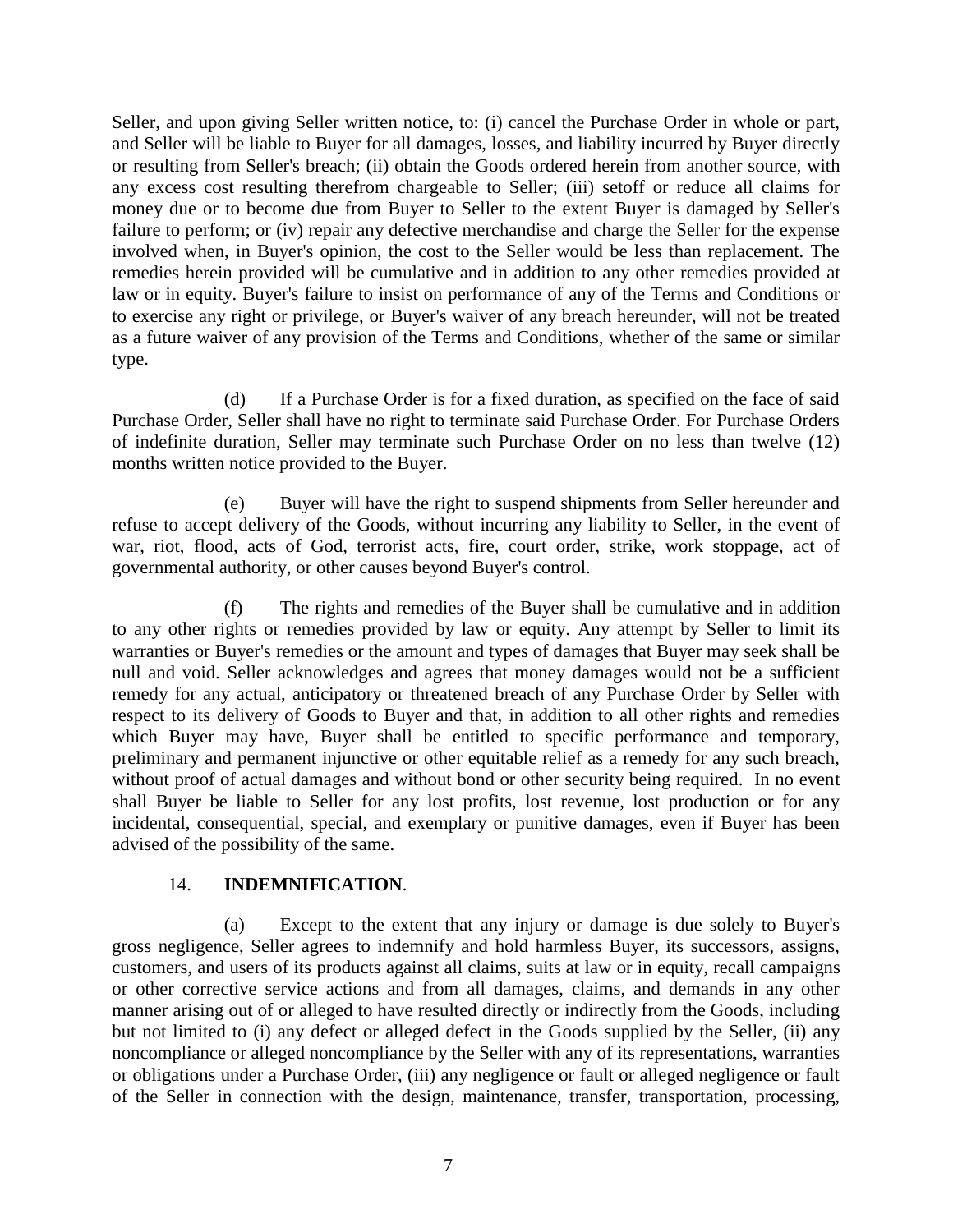application, or manufacture of the Goods, or (iv) Buyer's violation or alleged violation of any federal, state, foreign, county or local laws or regulation, including without limitation, the laws and regulations governing product safety, labeling, packaging, and labor practices (collectively, the "Claim"), and, when notified will, at Buyer's sole option, either defend the Claim at its own expense with counsel of Buyer's choosing or reimburse Buyer for all costs, damages, losses, claims and expenses (including but not limited to attorney, expert, and consultant fees, settlement costs and judgments) and all other costs and liabilities whatsoever for defending such Claim. The foregoing indemnification will apply whether the damage is caused by the sole or concurrent negligence of Seller.

(b) To the extent that Seller's agents, employees, or subcontractors enter upon the premises of Buyer, Seller will take all necessary precautions to prevent injury or death to any person or damage to property arising out of acts or omissions of such agents, employees, or subcontractors, and, except to the extent that any such injury or damage is due solely and directly to Buyer's gross negligence, will indemnify, defend, and hold Buyer, its officers, employees, and agents, harmless from any and all costs, losses, expenses, damages, claims, suits, or any liability whatsoever (including but not limited to attorney, expert, and consultant fees, settlement costs and judgments) arising out of any act or omission of Seller, its agents, employees, or subcontractors.

(c) Seller will indemnify and save and hold harmless Buyer, its successors, assigns, customers, and users of its products, and Buyer's officers, employees, and agents, from and against all costs, losses, expenses, damages, claims, suits, or any liability whatsoever (including but not limited to attorney, expert, and consultant fees, settlement costs and judgments), resulting from any claim that the manufacture, use, sale or resale of the Goods infringe any patent, copyright, trademark, trade secret or other intellectual property rights; and Seller when notified will, at Buyer's sole option, either defend any action or claim of such infringement at its own expense with counsel of Buyer's choosing, or reimburse Buyer for all costs, damages, losses, claims and expenses (including but not limited to attorney, expert, and consultant fees, settlement costs and judgments), and all other costs and liabilities whatsoever for defending such action or claim. If the Goods or any part thereof or any use thereof in reasonable contemplation of the parties at the time of their purchase are held in such suit to constitute an infringement and their use is enjoined, Seller will promptly and at its own expense (i) procure for the Buyer the right to continue use of the Goods on the same terms contained in the Purchase Order, (ii) replace the same with non-infringing goods satisfactory to Buyer, or (iii) modify the Goods in a way satisfactory to Buyer and its counsel so they become non-infringing but performing with the same functionality.

(d) Seller will at all times maintain and cause its subcontractors to maintain insurance coverage for workers' compensation, employers' liability, public liability (including general commercial liability, automobile liability, contractual liability and product liability) and any other insurance as may be reasonably requested by Buyer in amounts and with insurers satisfactory to Buyer. On request, Seller will furnish Buyer with certificates of insurance that evidence this coverage, name Buyer as an additional insured, and prohibit the cancellation or reduction of coverage without 30 days prior written notice to Buyer. Compliance with these insurance provisions will not relieve Seller of its defense and indemnification obligations under this section.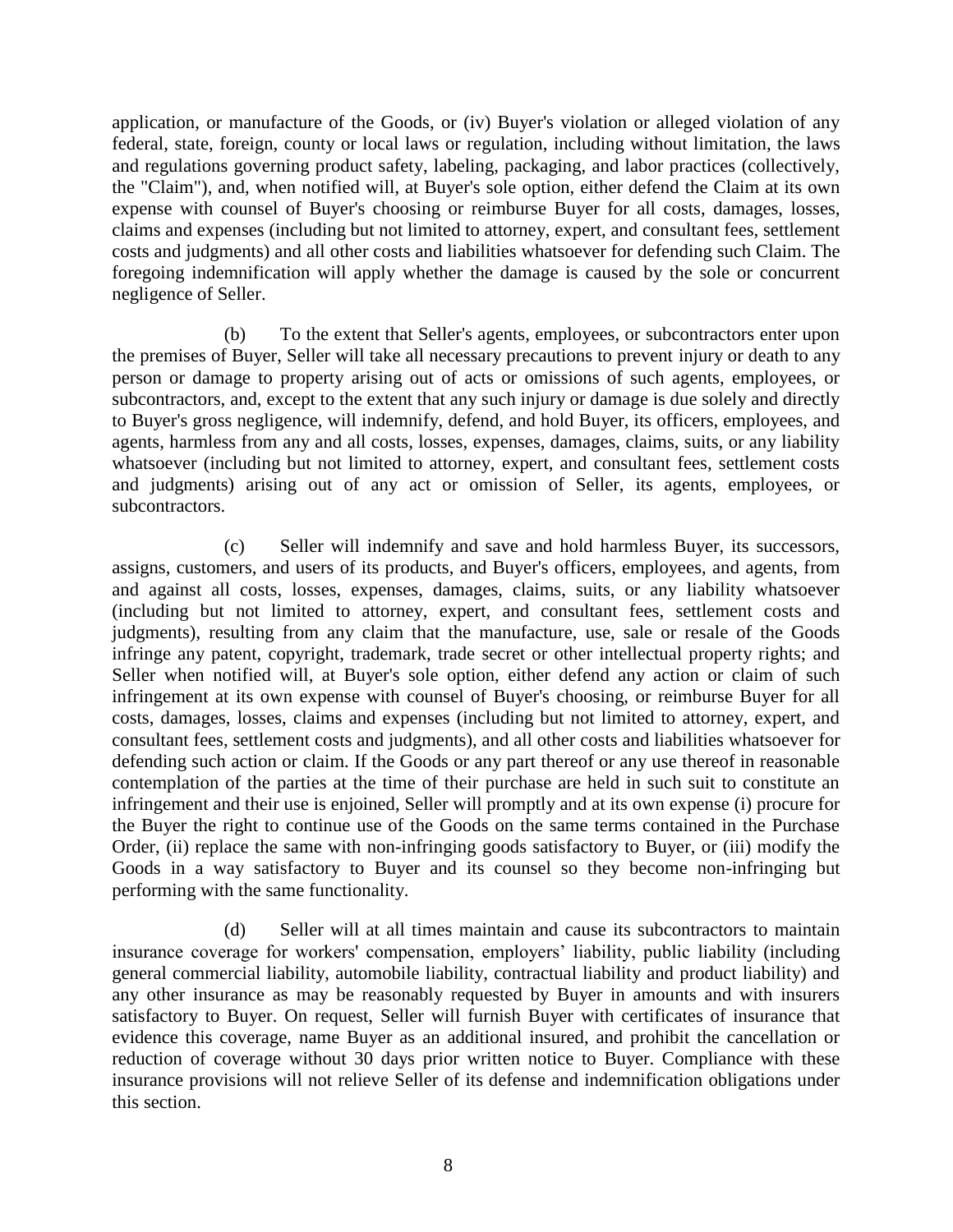15. **CONFIDENTIALITY**. Seller acknowledges and agrees that it will be obligated to maintain the secrecy and confidentiality of all information disclosed by Buyer to Seller during the course of work under any Purchase Order ("Confidential Information"), including, but not limited to, any information regarding Buyer or its business or its customers, the existence and terms of any Request for Quotation or Purchase Order, and any drawings, specifications, or other documents prepared by either party in connection with any Request for Quotation or Purchase Order. Seller agrees that it will not disclose Confidential Information to or use Confidential Information with or for the benefit of itself or any third party without prior written authorization from Buyer. Seller also agrees to adopt measures to protect the secrecy and confidentiality of Confidential Information that are reasonable under the circumstances. Confidential Information shall not include any information that (a) was in the possession of Seller before receipt from Buyer; (b) is or becomes available to the public through no fault of Seller; or ( c) is received by Seller in good faith from a third party having no duty of confidentiality to Buyer. The obligations of Seller with respect to Confidential Information shall remain in effect during the time that any Confidential Information is considered by Buyer to be secret or confidential or otherwise qualify for protection under the laws of the state in which Buyer is located. At the request of Buyer, Seller will return to Buyer all materials (in any form) that include, incorporate, or otherwise contain Confidential Information of Buyer. Unless otherwise agreed in a signed writing from Buyer, all information provided by Seller to Buyer in connection with each Purchase Order shall be disclosed on a non-confidential basis, and Buyer shall have no duty to maintain the secrecy or confidentiality of such information.

16. **STATUS OF PARTIES**. Seller and Buyer are independent contracting parties and nothing in the Purchase Order shall make either party the agent or legal representative of the other for any purpose whatsoever, nor does it grant either party any authority to assume or to create any obligation on behalf of or in the name of the other party.

17. **WAIVER**. The failure of Buyer at any time to require performance by Seller of any provision of the Purchase Order or the Terms and Conditions will not affect the right to require such performance at any time thereafter, nor will the waiver by Buyer of a breach of any provision of the Purchase Order or the Terms and Conditions constitute a waiver of any succeeding breach of the same or any other provision.

18. **ASSIGNMENT**. The Purchase Order may not be assigned or subcontracted by Seller without the Buyer's prior written consent. The Purchase Order and the Terms and Conditions will be binding upon and inure to the benefit of the parties hereto and their respective successors and assigns.

19. **GOVERNING LAW**. All matters relating to the Purchase Order, the Terms and Conditions, and Buyer's purchase of and Seller's sale of the Goods will be construed in accordance with and governed by the laws of the Commonwealth of Massachusetts, without reference to principles of conflicts of law thereof. In no event will the provisions of the United Nations Convention on the International Sale of Goods apply to the purchase and sale of the Goods pursuant to the Purchase Order. Any claim relating to the Purchase Order, the Terms and Conditions, or Buyer's purchase of or Seller's sale of the Goods will be adjudicated exclusively in any federal or state court located in the Commonwealth of Massachusetts and Seller hereby consents to such jurisdiction.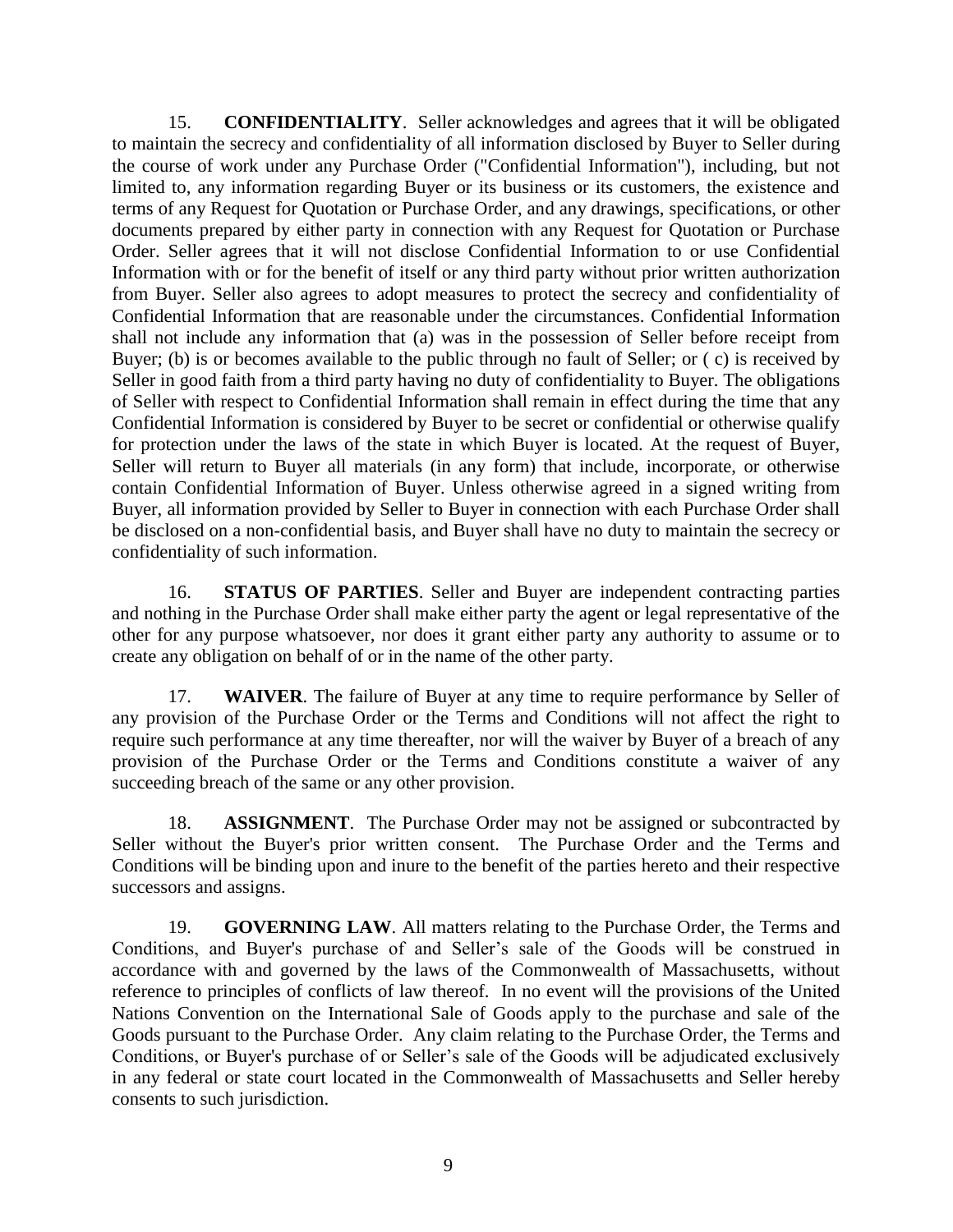20. **SEVERABILITY**. The Terms and Conditions are severable and if any Terms and Conditions or portions of any Terms and Conditions are stricken or declared illegal, invalid, or unenforceable by a court of competent jurisdiction for any reason whatsoever, the legality, validity or enforceability of the remaining Terms and Conditions will not be affected thereby.

21. **GOVERNMENT CONTRACTOR.** Buyer may from time to time be considered a government contractor subject to the federal regulations referenced below, therefore, any Seller which is a subcontractor to Buyer, as defined in and for purposes of the relevant federal regulations ("Subcontractor"), agrees at any time Buyer is a government contractor during the performance the Purchase Order, as follows:

### E.O. 11246

(a) The equal opportunity clause ("E.O. Clause") required of government contractors and subcontractors, and as set forth in Federal Regulations promulgated under Executive Order No. 11246 of September 24, 1965, as amended ("E.0.11246") (41 C.F.R. Section 60-1.4), is incorporated by reference in the Purchase Order as provided by 41 C.F.R. Section 60-1.4(d). The E.O. Clause includes Subcontractors commitments of non-discrimination and affirmative action regarding employment decisions; posting of notices; certain statements in advertisements; notice to unions; compliance with E.O. 11246 and its implementing regulations, and penalties for noncompliance; furnishing information and reports; and inclusion by Subcontractor of these E.O. Clause commitments in its subcontracts or purchase orders.

(b) Subcontractor will certify upon request that it requires its own subcontractors to comply with the E.O. Clause unless the value of its subcontract or purchase order is exempt under the rules, Regulations, or orders of the Secretary of Labor.

(c) Subcontractor shall file complete and timely reports on Standard Form 100 (550.1), as required by Federal regulations.

(d) Subcontractor certifies, as required by Federal regulations (41 C.F.R. Section 60-1.8), that it does not and will not maintain or provide for its employees any segregated facilities.

## Rehabilitation and Veteran's Acts

(e) The affirmative action clauses required pursuant to regulations issued under Section 503 of the Rehabilitation Act of 1973 (regarding persons with disabilities), 29 U.S.C. Section 793, and Section 402 of the Vietnam Era Veteran's Readjustment Assistance Act of 1974 (regarding veterans), 38 U.S.C. Section 2012, are incorporated herein by reference as provided by those regulations. These clauses include Subcontractor's commitments of nondiscrimination, affirmative action, compliance with law and penalties for noncompliance, posting of notices, notification to unions, and Inclusion of the clauses in subcontracts and, in the case of veterans, to listing of openings and reporting requirements.